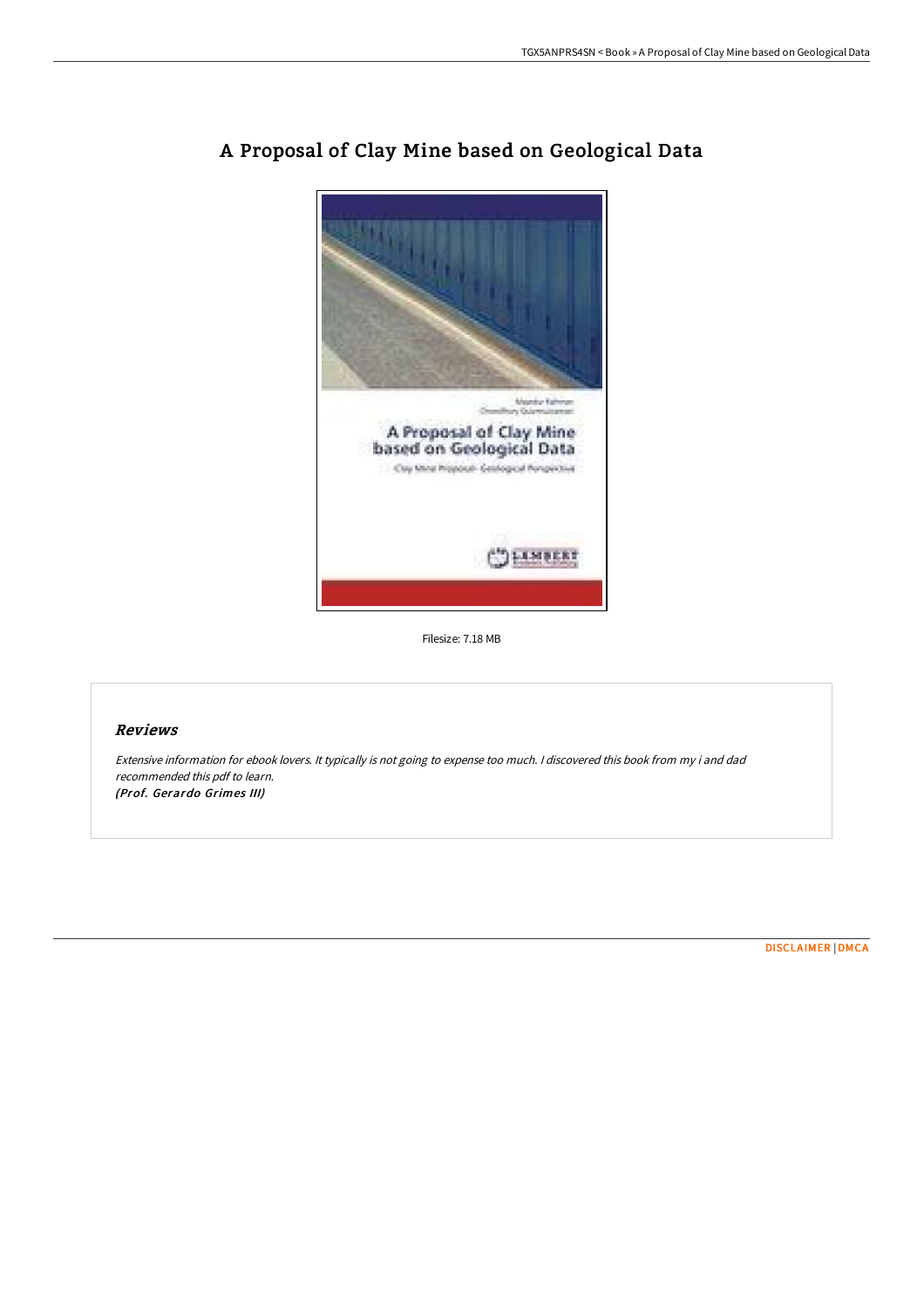## A PROPOSAL OF CLAY MINE BASED ON GEOLOGICAL DATA



LAP Lambert Academic Publishing Feb 2012, 2012. Taschenbuch. Book Condition: Neu. 220x150x4 mm. This item is printed on demand - Print on Demand Neuware - Since the drawn of civilization, cement has been the prime mover of human being. With the progress of civilization and technological developments, more and more improvise forms of building construction, as well as Culverts, Bridge etc. were discovered and come into uses. In the Sunamganj district, Bangladesh there exist three cement factories. All of them producing cement by importing limestone form India and clay procuring locally by 3rd parties. Due to some unavoidable circumstances, sometimes it hinders clay supply by the parties and accordingly production process is also interrupted. Under such scenario it is apprehended that if those cement company produce clay locally, they may overcome such problem and improve production and costing. Finally, pit boundary is determined by pit optimization method and recoverable reserve estimate is 60-70 million tons. If the extraction of clay is about 2 million tons per year the mine will survive for 30-35 years. 72 pp. Englisch.

 $\overline{\mathbf{P}^{\mathbf{p}}}$ Read A Proposal of Clay Mine based on [Geological](http://www.dailydocs.site/a-proposal-of-clay-mine-based-on-geological-data.html) Data Online E Download PDF A Proposal of Clay Mine based on [Geological](http://www.dailydocs.site/a-proposal-of-clay-mine-based-on-geological-data.html) Data